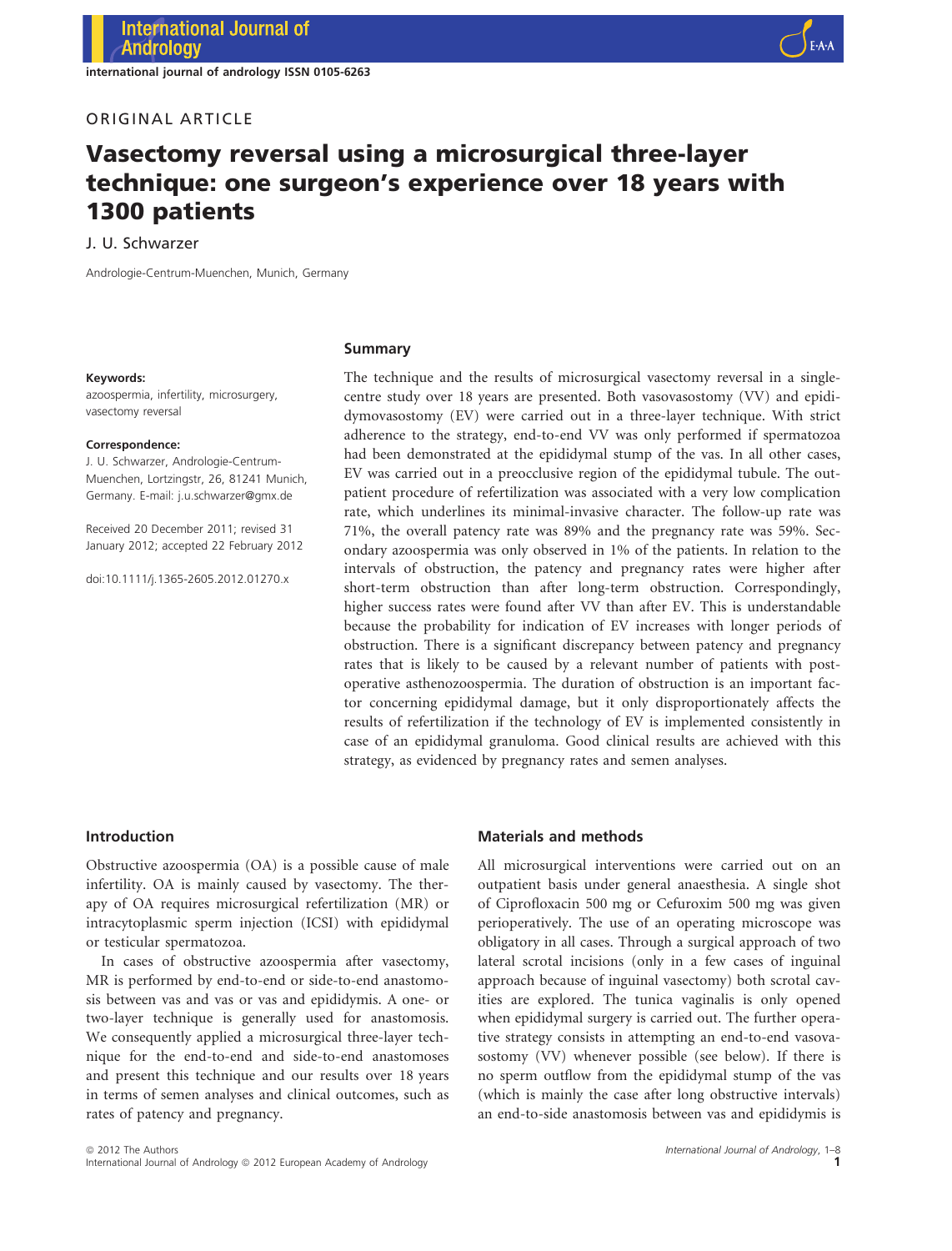required [epididymovasostomy (EV)]. Both procedures are carried out using a three-layer technique. The wound is closed with self-dissolving sutures and a pressure dressing is applied for 1 day.

#### Intraoperative strategy

At first both ligated stumps of the vas deferens are identified, prepared and trimmed. If liquid comes out from the epididymal stump, there is apparently no additional obstruction in the epididymis, caused by the formation of an epididymal granuloma. The fluid gushing out of the vas deferens is examined intraoperatively by microscopic analysis for the presence of spermatozoa and its viscosity. If spermatozoa are demonstrated, VV is realizable. Sperm motility and morphology is of minor importance for the further surgical strategy according to the authors own experience and the literature (Belker et al., 1991).

In addition to the presence of spermatozoa, low viscosity of the fluid is a positive prognostic factor for the outcome of the procedure. (Belker et al., 1991; Silber & Grotjan, 2004; Schlegel & Margreiter, 2007; Hinz et al., 2009).

If the fluid has a toothpaste like consistence, normally no or only a few fragments of spermatozoa are found. In this case, as in the case of missing epididymal fluid, an anastomosis at the epididymal stump of the vas deferens does not make sense – a view that is largely non-controversial (Silber & Grotjan, 2004; Parekattil et al., 2005; Schlegel & Margreiter, 2007; Hinz et al., 2009; Nagler & Jund, 2009). Instead, an EV between pre-occlusive epididymal tubule and abdominal stump of the vas deferens should be carried out. If spermatozoa cannot be demonstrated only in case of water clear fluid from the epididymal stump, it is indicated to carry out a VV.

Patency of the inguinal stump of the vas deferens is checked by injection of 3 mL saline solution.

#### Operative technique of vasovasostomy

The anastomosis is performed with an end-to-end technique. An absolute precondition for a successful anastomosis is the possibility of preparing both stumps of the vas deferens without any tension, so that they can be fixed in an approximator.

At first the interior (mucosal) layer is sutured with 10–12 non-absorbable single-armed 10-0 stitches with a round needle. So many stitches are necessary to compensate for the different lumina of both vasal stumps, to ensure a conical lumen at the point of anastomosis and to avoid a step-like intraluminal formation and any shifting of the mucosal layer. This adaptation of the different lumina is crucial for subsequent patency of the anastomosis. The interior layer is a water tight adaptation of the mucosa, however, without any tensile strength (Figs 1 & 2).

The second layer comprises suturing the muscle walls of both vasal stumps, which have the same diameter despite different lumina, if both stumps were cut in the straight part of the vas deferens. If the vasectomy site is in the convoluted vas deferens very close to the epididymis, the muscular layer of the epididymal duct stump becomes significantly thinner with increasing nearness to the epididymis. About ten 9-0 single stitches are placed with non-absorbable threads. A sharp spatula needle is necessary for optimal passage through the compact muscular layer.

The closer the cut is to the epididymis, the thinner is the muscular layer, so that stitches should not be placed too deeply. The muscularis suture provides tension relief to the fragile internal layer (Fig. 3).

The third layer consists of adventitial connective tissue surrounding the duct. About ten 8-0 stitches are placed, preventing any tensile stress to the internal mucosal layer.



Figure 1 Vasovasostomy: internal layer between the mucosa of both stumps of the vas deferens, typically presenting relevant luminar difference.



Figure 2 Vasovasostomy: finished internal layer.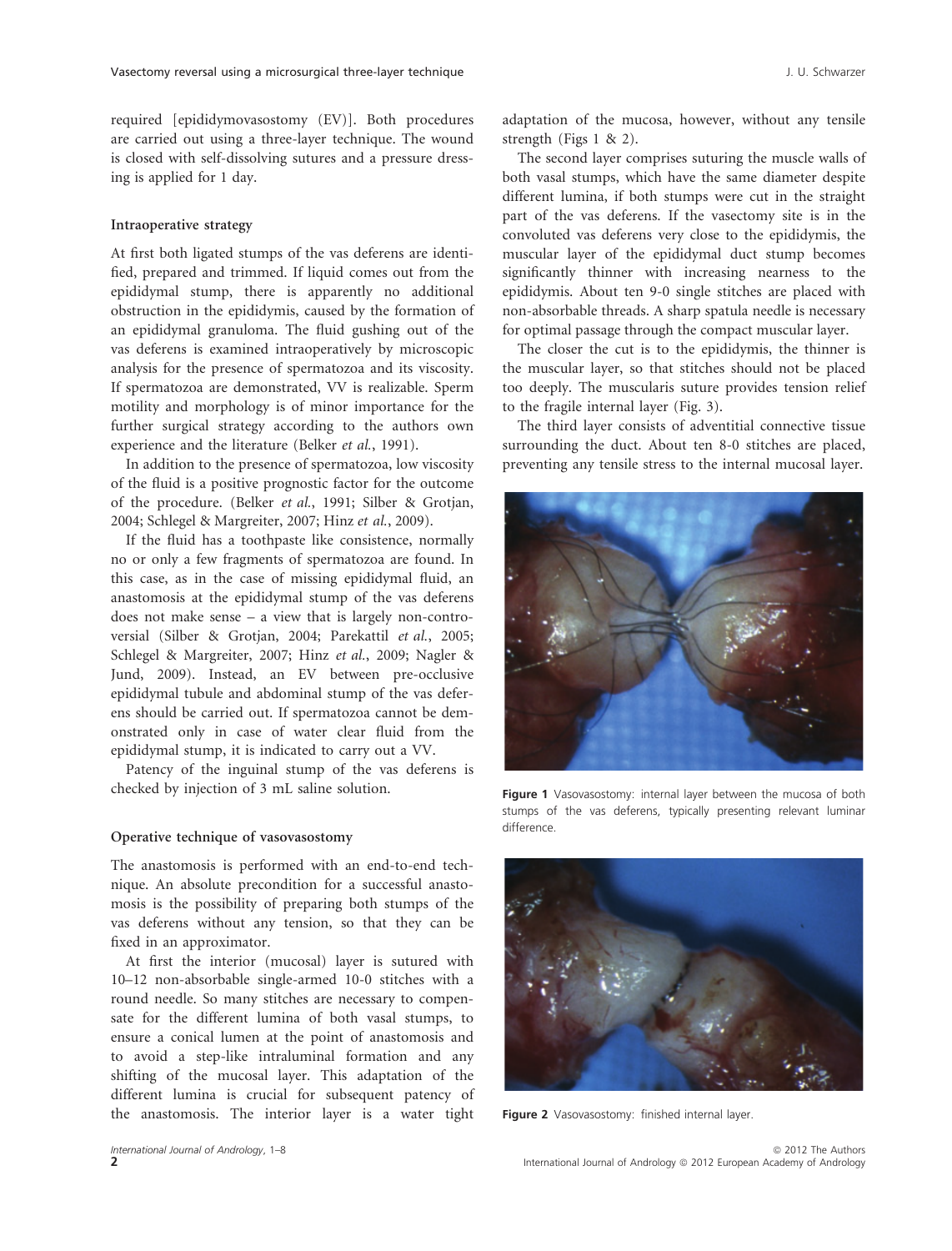When preparing the stump of the epididymal duct it is most important to make sure that the connective tissue layer of the duct is preserved because excessive denudation involves the risk of secondary hypotrophy (Fig. 4).

#### Operative technique of epididymovasostomy

If there is no outflow or only creamy fluid from the epididymal stump of the vas deferens, the tunica vaginalis must be opened for microsurgical exploration of the epididymis. The strategy consists in looking for the duct obstruction which in most cases is located in the cauda epididymis.

The pre-occlusive epididymal duct can be identified under the microscope. Then the dilated pre-occlusive tubule is tangentially incised in a selective way, which



Figure 3 Vasovasostomy: middle layer between the muscular layer of both stumps of the vas deferens.



For the internal layer between the wall of the laterally opened epididymal tubule and the mucosa of the vas deferens 8–10 non-absorbable single-armed 10-0 stitches are placed with a round needle.

This internal layer, including the easily tearable structure of the tubular wall, requires  $20-30\times$  magnification with the operating microscope as well as extensive microsurgical experience and utmost concentration of the surgeon (Fig. 5).

The second layer is closed between the muscularis of the vas and the epididymal serosa with about ten 9-0 stitches with spatula needle. It provides substantial tension relief to the tearable internal layer (Fig. 6).

Complete tension relief is then achieved by suture of the third layer, which is performed between the adventitia of the vas and the epididymal serosa with about ten 8-0 single stitches (Fig. 7).

For completion of the third layer it is most important that the connective tissue around the vas deferens is wellpreserved; excessive denudation should therefore be avoided (see operative technique of VV).

# Patients

From 10/93 to 06/11, 1429 patients underwent MR by one surgeon in a single centre for genital microsurgery. Between 1987 and 1993 the author used a two-layer



Figure 4 Vasovasostomy: outer layer between the adventitia of both stumps of the vas deferens.



Figure 5 Epididymovasostomy: internal layer between mucosa of the vas deferens and wall of the epididymal tubule.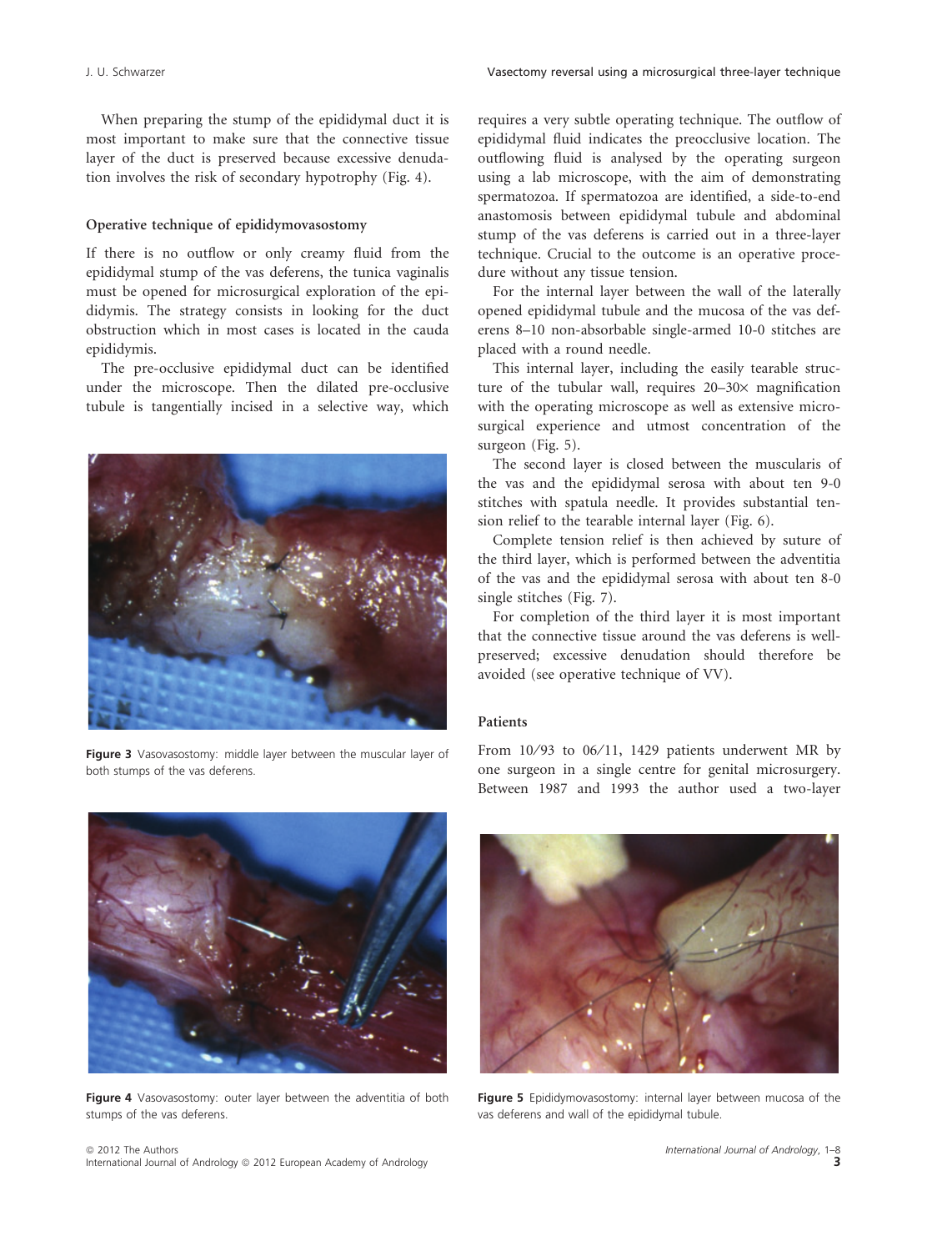

Figure 6 Epididymovasostomy: middle layer between muscular layer of vas deferens and serosal layer of epididymis.



Figure 7 Epididymovasostomy: outer layer between adventitia of vas deferens and serosal layer of epididymis.

technique in several hundred patients, who are not considered in the database and therefore are not included in this article. Also excluded are 126 patients with seminal tract obstruction caused by infection or iatrogenic factors who were operated during the study period. The study thus comprises 1303 patients who underwent vasectomy reversal. Of these, 172 (13.2%) required repeat intervention after a previous attempt of refertilization.

All patients were physically examined with palpation of the scrotum, especially for identification of the vasal stump, and a scrotal sonography.

The age of the patients ranged from 24 to 67 years, with an average of 41 years. The age of the female partners ranged from 21 to 45 years, with an average of 34.6 years.

The periods of obstruction ranged between 18 h and 32 years (average 8.2 years). One patient with 18-h obstructive interval needed immediate reversal because of a non-accepted vasectomy ('agreement error'). The study followed ethical guidelines that are established for human subjects by the Department of Urology of the Technische Universität München.

# Results

#### Perioperative course

Nine-hundred and fifty-eight patients underwent bilateral VV, 214 patients unilateral VV in combination with contralateral EV. Another 36 patients underwent unilateral VV, 84 patients EV bilaterally and 11 patients EV unilaterally (Table 1). So in 24% of the patients EV had to be carried out at least at one side according to our strategy as mentioned above.

The operation time ranged from 90 to 150 min, 110 min on average.

The complication rate was 0.3% ( $n = 4$ ) for scrotal haematoma, only one patient had to be reoperated for evacuation of haematoma. Ten (0.8%) had a superficial wound infection, no case of epididymitis was seen. Apart from two cases of allergic reaction to antibiotics, no side effects or complications were ever seen.

#### Post-operative course

The follow-up was characterized by special problems, e.g. that many patients changed their place of residence and

Table 1 Vasectomy reversal by microsurgical technique: type of anastomosis in relation to the period of obstruction (total number of patients  $n = 1303$ : epididymovasostomy at least on one side in 24% of patients

| Group<br>no. | Obstruction<br>period (years) | Patients<br>(n) | Bilateral<br>vasovasostomy | Vasovasostomy +<br>epididymovasostomy | Bilateral<br>epididymovasostomy | Unilateral<br>vasovasostomy | Unilateral<br>epididymovasostomy |
|--------------|-------------------------------|-----------------|----------------------------|---------------------------------------|---------------------------------|-----------------------------|----------------------------------|
|              | $<$ 5                         | 312             | $n = 268(86%)$             | $n = 31(10\%)$                        | $n = 6(2%)$                     | $n = 7(2%)$                 | $n = 0$                          |
| 2            | $5 - 9$                       | 527             | $n = 399(76%)$             | $n = 85(16%)$                         | $n = 22(4%)$                    | $n = 16(3%)$                | $n = 5(1\%)$                     |
| 3            | $10 - 15$                     | 340             | $n = 217(64%)$             | $n = 76(22%)$                         | $n = 33(10\%)$                  | $n = 11(3%)$                | $n = 3(1\%)$                     |
| 4            | >15                           | 124             | $n = 74(59%)$              | $n = 22(18%)$                         | $n = 23(18%)$                   | $n = 2(2\%)$                | $n = 3(3%)$                      |
|              | Total                         | 1303            | $n = 958(75%)$             | $n = 214(16%)$                        | $n = 84(5%)$                    | $n = 36(3%)$                | $n = 11(1\%)$                    |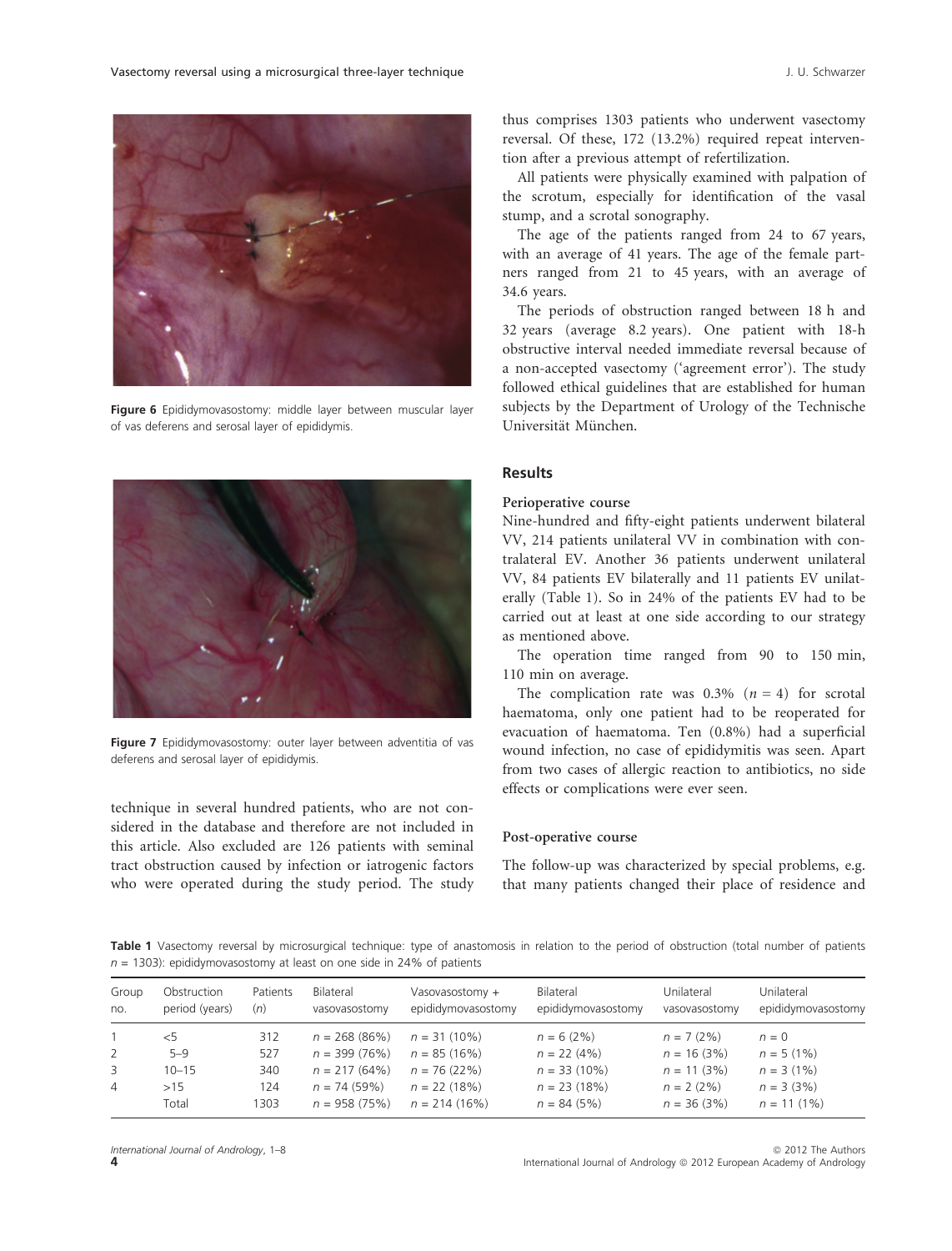| Group<br>no. | Obstruction<br>period (years) | Patients<br>(n)                           | Patency rate $(\%)$                    | Pregnancy rate (%)                     | Average age of the<br>partner (years) |  |
|--------------|-------------------------------|-------------------------------------------|----------------------------------------|----------------------------------------|---------------------------------------|--|
|              | $<$ 5                         | $97 (n = 197)$<br>204<br>66 ( $n = 134$ ) |                                        |                                        | 33.2                                  |  |
| 2            | $5 - 9$                       | 361                                       | $91 (n = 328)$                         | 64 ( $n = 231$ )                       | 34.5                                  |  |
| 3            | $10 - 15$                     | 251                                       | $84 (n = 211)$                         | 51 ( $n = 128$ )                       | 33.8                                  |  |
| 4            | >15                           | 108                                       | $81 (n = 87)$                          | 48 $(n = 52)$                          | 35.1                                  |  |
|              | Total                         | 924                                       | $89 (n = 823)$                         | 59 ( $n = 545$ )                       | 34.6                                  |  |
|              | Statistical significance      |                                           | $p = 0.0103(1/2)$                      | $p = 0.7147(1/2)$                      | $p < 0.05$ between                    |  |
|              | between group (no/no)         |                                           | $p = 0.0155(2/3)$<br>$p = 0.4449(3/4)$ | $p = 0.0015(2/3)$<br>$p = 0.4645(3/4)$ | all groups                            |  |

Table 2 Vasectomy reversal by microsurgical technique: patency and pregnancy rates in relation to the period of obstruction in a follow-up of  $n = 924$  out of 1303 patients (71% follow-up rate)

Table 3 Ejaculate quality after vasectomy reversal in relation to the period of obstruction. Follow-up includes 788 patients with semen analyses according to World Health Organization 2010 (Oligozoospermia: <40 Mio/ejac., Asthenozoospermia: progressive motility <32%). Of 924 patients followed up, 136 reported a pregnancy without having had semen analyses

| Group          | Obstruction<br>period (years)                               | Patients<br>(n) | Normozoo-<br>spermia (%)                                                        | Oligozoo-<br>spermia (%) | Asthenozoo-<br>spermia (%) | Oligoasthenozoo-<br>spermia (%) | Azoospermia (%)                                                               |
|----------------|-------------------------------------------------------------|-----------------|---------------------------------------------------------------------------------|--------------------------|----------------------------|---------------------------------|-------------------------------------------------------------------------------|
|                | $<$ 5                                                       | 138             | $70 (n = 97)$                                                                   | $5(n = 7)$               | $7 (n = 9)$                | $13(n = 18)$                    | $5(n = 7)$                                                                    |
| 2              | $5 - 9$                                                     | 317             | $67 (n = 212)$                                                                  | $6(n = 20)$              | $9 (n = 27)$               | $8(n = 26)$                     | 10 $(n = 32)$                                                                 |
| 3              | $10 - 15$                                                   | 240             | 55 ( $n = 133$ )                                                                | $6(n = 14)$              | 17 $(n = 42)$              | $5(n = 11)$                     | 17 ( $n = 40$ )                                                               |
| $\overline{4}$ | >15                                                         | 93              | 52 $(n = 48)$                                                                   | $5(n = 5)$               | $14 (n = 13)$              | $6(n = 6)$                      | $23(n = 21)$                                                                  |
|                | Total<br>Statistical significance<br>between groups (no/no) | 788             | 62 ( $n = 490$ )<br>$p = 0.0016(1/2)$<br>$p = 0.0063(2/3)$<br>$p = 0.5422(3/4)$ | $6(n = 46)$              | 12 $(n = 91)$              | $8(n = 61)$                     | $12(n = 100)$<br>$p = 0.1003$ (1/2)<br>$p = 0.0296(2/3)$<br>$p = 0.2109(3/4)$ |

were not detectable. Nevertheless, great importance was attached to the follow-up using an individualized database (based on filemaker). Statistical analysis was performed by use of Fisher's exact test.

Patients were urgently asked to have a sperm analysis performed after 3 month and to report the occurrence of a pregnancy. This request was explicitly documented in the medical report to the urologists responsible for further treatment. Unless a response had been received concerning sperm analysis and/or pregnancy, active follow-up consisted of telephone inquiries with patients or urologists 1 year after the operation, strongly recommending a semen analysis.

Forty-eight patients (4%) had actually no desire to have children or wished to have the operation for other reasons, such as chronic pain syndrome or psychic or religious motives. This group of patients was not considered in the follow-up.

The follow-up period comprised at least 3 month, in one case 14 years where the patient presented for repeat vasectomy after having fathered four children.

Altogether, 924 of 1303 cases were followed up, showing an overall patency rate of 89% and a pregnancy rate of 59% without any use of IVF (Table 2).

Patency was demonstrated by semen analyses according to World Health Organization (2010), performed by the referring urologists or in our andrological centre. In 136 patientes who reported a pregnancy without having had semen analyses, patency was assumed.

Among 788 patients who had follow-up semen analyses, 490 (62%) were found to be normozoospermic, 198 (26%) had oligo- and/or asthenozoospermia of different markedness, 100 (12%) were azoospermic (Table 3). Of 823 patients with initially demonstrated patency, 8 (1%) experienced repeated occlusion after 3–13 month (late failure); in six cases, refertilization was successfully performed again.

The patency and pregnancy rates include 136 pregnancies that occurred without follow-up semen analyses. This mainly concerns couples who achieved pregnancy within the first 3–4 month after refertilization so they saw no need (and could not be persuaded) to have a sperm analysis performed.

# **Discussion**

In cases of obstructive azoospermia methods of MR can be used to achieve natural fertility, whereas the alternative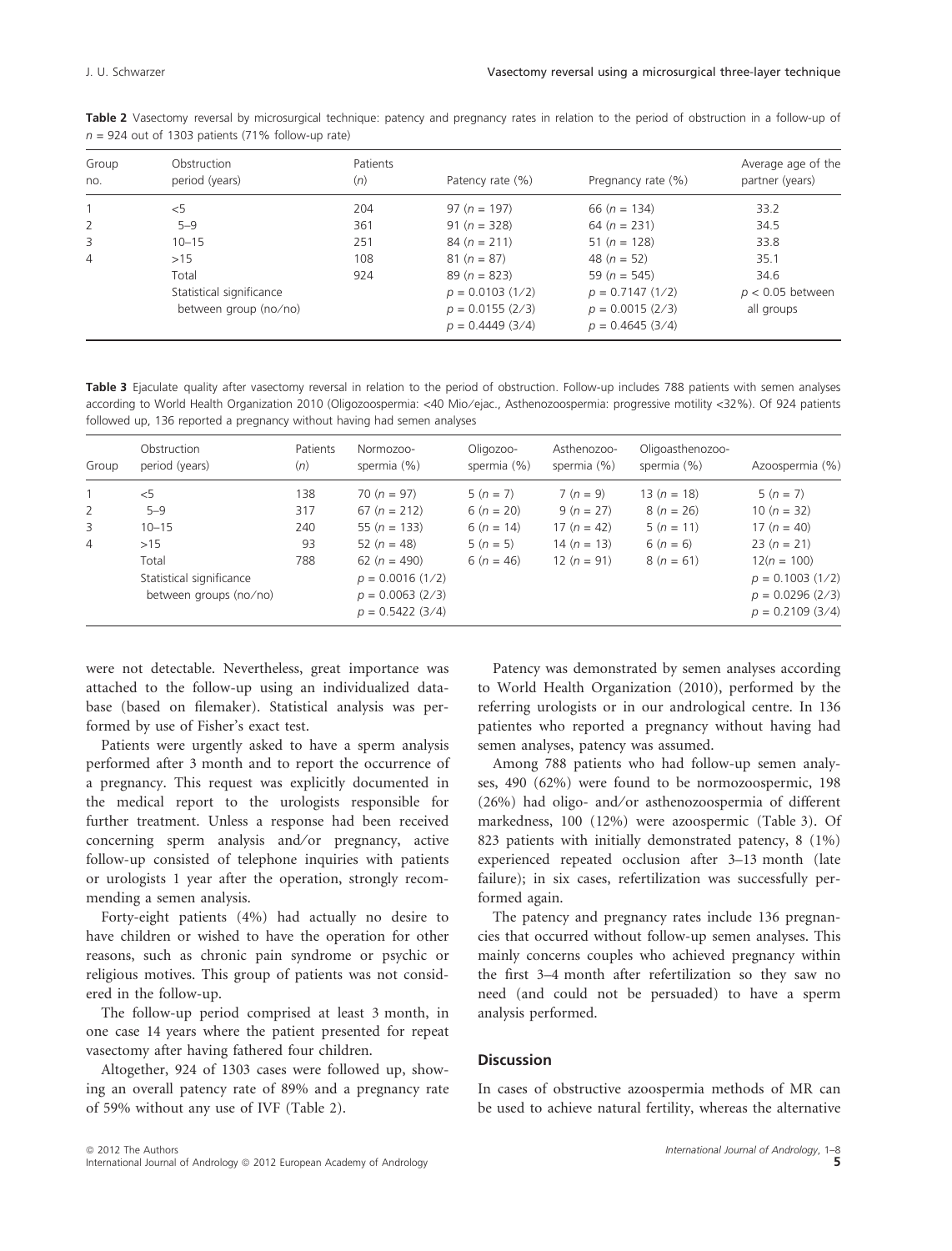procedure of ICSI is a means of artificial reproduction with a relevant burden to the female partner and higher costs (Lee et al., 2008).

The follow-up rate in our study is higher after long periods of obstruction (>10 years) compared with those <5 years, presumably because the results after short-time occlusion are better anyway and patients did not report the treatment success. This is supported by the fact that the majority of patients who reported pregnancies without having had sperm analyses belong to this group (85 of 136 patients).

## Operation technique

Different techniques are used for MR, and since the last 30 years many papers have been published about these techniques and their results (Fischer & Grantmyre, 2000; Holman et al., 2000; Marmar, 2000; Paick et al., 2000; Dohle & Smit, 2005; Ho et al., 2005; Parekattil et al., 2006; Patel & Sigman, 2008; Lipshultz et al., 2009; Jee & Hong, 2010). We introduced and consequently used a three-layer technique for VV and EV, resulting in singlesurgeon experience over 18 years.

In our opinion, the three-layer technique is insignificantly more time-consuming than both the previous oneor two-layer techniques (Fischer & Grantmyre, 2000; Marmar, 2000; Paick et al., 2000; Ho et al., 2005; Jee & Hong, 2010) and the robotic techniques currently published (Fleming, 2004; Kuang et al., 2004; Parekattil et al., 2010). One reason for our preference of the three-layer technique over the one- or two-layer technique is the possibility of exact adaptation of the interior layer which typically shows luminal disparity.

Secondly, the third layer of the anastomosis, i.e. the connective tissue coat (adventitia), provides tension relief to the internal layer to a greater extent than does the second layer alone. Furthermore, the third layer ensures vascularization of the duct. According to the author's experience, preservation of the connective tissue layer is of essential importance for a successful operation because it prevents hypotrophy of the duct and ensures complete tension relief to the internal layer – an issue that has so far not been considered in the literature. When the stumps of the epididymal duct are prepared, the third layer of connective tissue should be preserved by all means. Excessive or prolonged denudation and loss of the third layer involve a high risk of secondary hypotrophy and fibrotic occlusion of the anastomosis.

Apart from the operative strategy, the aforementioned technical peculiarities of three-layer anastomosis may explain our favourable results. Although these are not better than many others published before, the 1% rate of secondary reocclusions is significantly lower compared with studies reporting rates up to 12% for VV and up to 21% for EV (Belker et al., 1991; Matthews et al., 1995; Silber & Grotjan, 2004; Kolettis et al., 2005). In our experience, the secondary azoospermia rate is not relevantly underestimated, because patients with an initial positive result in semen analysis whose female partner doesn't become pregnant, will come to reevaluate the ejaculate quality in most cases.

We can present a large single-centre study with a follow-up rate of 71% relating to semen analyses or reported pregnancies.

A comparison of our results and those of others should primarily consider a study by Silber & Grotjan (2004) who published their findings with two-layer VV and EV in 4010 patients, reporting a high follow-up rate of 86.5% and patency rates of 95% for bilateral VV and 78% for bilateral EV. The problem of low follow-up rates is to be found in many studies on refertilization, reflecting insecurity about whether the patients who were not followed up are statistically equal to those who underwent long-term follow-up.

#### Importance of epididymovasostomy

We suggest that the most important prerequisite for achieving good results even after a long period of obstruction is the consistent implementation of the strategy to perform epididymovasostomy if no spermatozoa is detectable at the epididymal stump of the vas deferens (Sheynkin et al., 2000; Sigman, 2004).

In 24% of our patients, predominantly in those with longer periods of obstruction, we encountered the situation that a bypass anastomosis had to be performed at least on one side. So clearly the indication for epididymovasostomy is statistically correlated with the period of obstruction (see Table 1). This is in accordance with the experiences of many other authors (Goldstein & Girardi, 1997; Eguchi et al., 1999; Matsuda, 2000; Boorjian et al., 2004; Chawla et al., 2004; Silber & Grotjan, 2004; Schiff et al., 2005; Schlegel & Margreiter, 2007; Hinz et al., 2008; Magheli et al., 2010).

#### Epididymal damage

Similar to other studies (Belker et al., 1991; Kolettis et al. 2006; Silber & Grotjan, 2004; Bolduc et al., 2007) we found a significant discrepancy between the patency and the pregnancy rates, independently of the interval of obstruction. In most cases this discrepancy was explained by the demonstration of asthenozoospermia or oligoasthenozoospermia in the post-operative semen analyses. This pathologic finding could be caused by epididymal damage because of a long period of obstruction or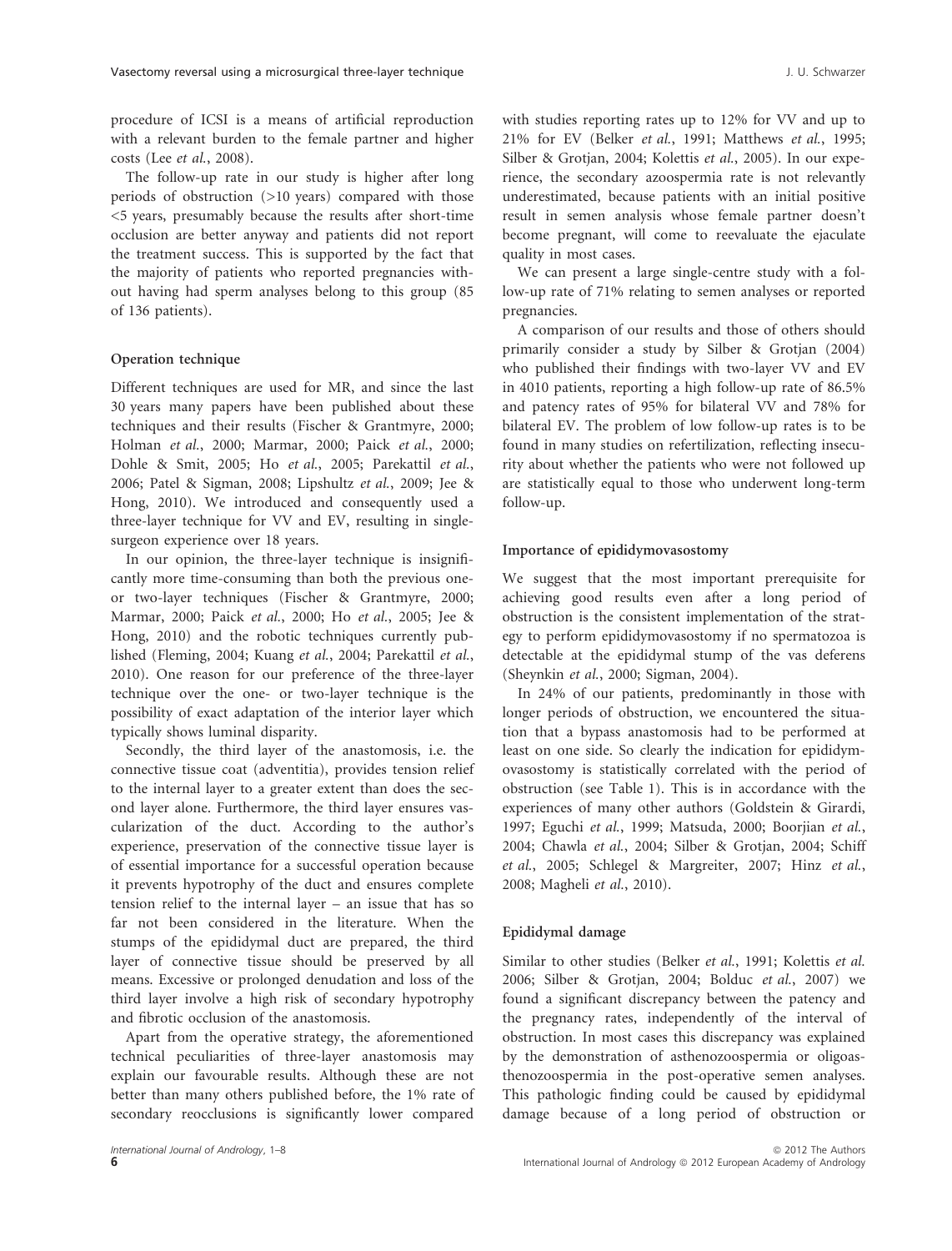antisperm antibodies (McDonald, 1996; Marconi et al., 2008; Légaré et al., 2010).

In Tables 2 and 3 it is shown that with increasing time of obstruction the sperm quality and pregnancy rates are decreasing. However, the patency rates did not differ significantly with the obstruction period.

In our opinion it can be concluded that the main reason for the decreasing pregnancy rates lies in the decreasing sperm quality. Directly correlating individual pregnancies to individual semen analysis is limited, because for a relevant group of pregnant females (136) no semen analysis of the male partners was available. In our study the distribution of the female age was similar in all the groups independent from the obstructive period. Besides the female factor no other important factor was obvious for us. So we conclude that the sperm quality is the most relevant factor influencing the pregnancy rates.

Spermatogenesis is not altered by the obstruction for at least 20–25 years, which was shown by histological studies in patients with obstructive azoospermia. Only insignificant alterations of spermatogenesis are described, such as interstitial fibrosis (Shiraishi et al., 2002) and increased sperm DNA fragmentation (Smit et al., 2010). However, the epididymis suffers from obstruction in that it decreases with time (Srivastava et al., 2000; Lavers et al., 2006; Yang et al., 2007). Statistically, this deteriorating effect to the epididymis is related to the interval of obstruction, which finds expression in the necessity of EV (Table 1). However, individual differences in the resistance to time-related epididymal damage must be presumed because in single cases of normozoospermia complete recovery of the epididymis after refertilization may occur.

#### Female fertility factor

Another relevant factor for the difference between patency and pregnancy rates may be the relatively high average age of 34.6 years of the female partners, affecting their fertility. However the age of the female partner at the time of operation was not significantly related to the period of obstruction among the male patients.

Table 2 suggests that the female age being the most important female fertility factor can be considered as an independent variable (Fuchs & Burt, 2002; Gerrard et al., 2007).

Furthermore it should be realized that with increasing female age abortion rates are most likely increasing. This should be considered when birth rates are discussed. So birth rates are probably somewhat lower, as was already shown in other studies (Belker et al., 1991; Silber & Grotjan, 2004).

Importance of the three-layer technique

The advantage of the three-layer technique with a high number of stitches is a perfect seal of the internal layer, preventing leakage with the possible consequence of granuloma. In addition, the third layer with about ten 8-0 stitches is sufficient to prevent any tension to the internal layer of the anastomosis which secures the liquid-tight seal. The third layer is important for vascularization of the deferent duct, so that consequent preservation of this connective tissue coat prevents scarring at the anastomotic site and secondary occlusion. In the present study, this is supported by the low rate of 1% of secondary azoospermia (late failure) and a very low complication rate.

Although excellent results with the two-layer technique are published in the literature we feel that the three-layer offers a promising addition the established surgical techniques.

In our opinion, the three-layer anastomosis is no more time-consuming than a two-layer technique and the patient benefit justifies the higher amount of time compared with the single-layer technique. According to our experience, this sophisticated reconstruction of the seminal tract using at least two-layer-, better three-layer technique, in the framework of a minimally invasive procedure should be the standard of refertilization surgery against which all other techniques, such as the robotic technology, must be measured.

### Acknowledgements

I would like to thank Gudrun Scharfe and Heiko Steinfatt for their friendly support in drafting the english version of the text. I would particularly like to thank Prof. Wolfgang Weidner from Giessen for his generous encouragement of the andrological microsurgery over many years. I also owe gratitude to my urological mentor Prof. Rudolf Hartung from Munich who had the vision to promote my microsurgical passion from the beginning. External sources of support in the form of financial aid, grants or equipment were not used.

### References

- Belker AM, Thomas AJ, Fuchs EF, Konnak JW & Sharlip IR. (1991) Results of 1469 microsurgical vasectomy reversals by the vasovasostomy group. J Urol 145, 505–522.
- Bolduc S, Fischer MA, Deceuninck G & Thabet M. (2007) Factors predicting overall success: a review of 747 microsurgical vasovasostomies. Can Urol Assoc J 1, 388–394.
- Boorjian S, Lipkin M & Goldstein M. (2004) The impact of obstructive interval and sperm granuloma on outcome of vasectomy reversal. J Urol 171, 304–306.
- Chawla A, O¢Brien J, Lisi M, Zini A & Jarvi K. (2004) Should all urologists performing vasectomy reversals be able to perform vasoepididymostomies if required? J Urol 172, 1048–1050.